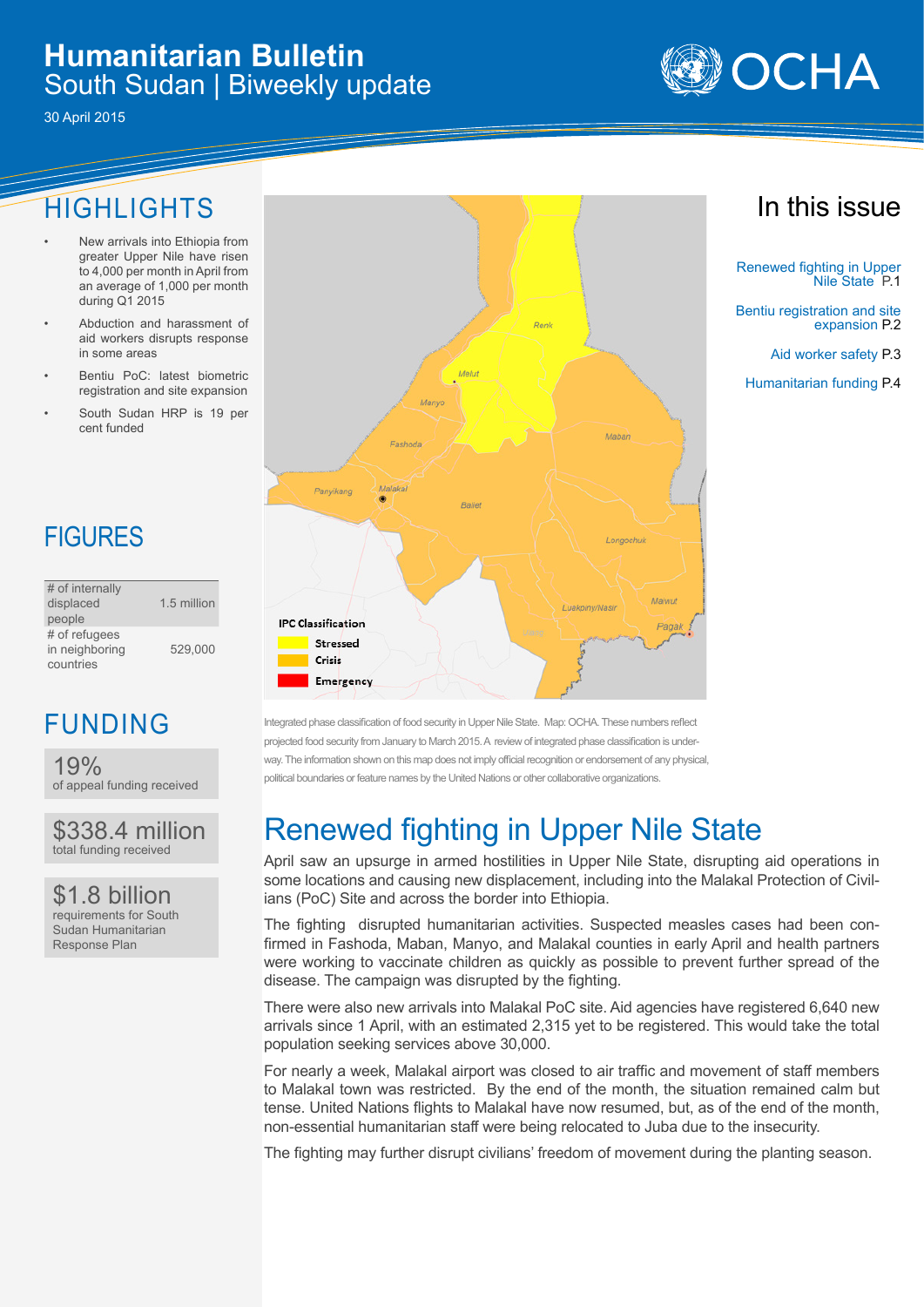#### **New arrivals of South Sudanese to Gambella, Ethiopia 2015**



Graphic: OCHA. Source: UNHCR

Heavy fighting has also been reported in Galachol, Baliet county, disrupting food distributions there. Aid operations in Akoka and Fashoda counties were suspended until further notice, following insecurity and the continued disappearance of three World Food Program (WFP) staff members there.

#### **Increase in newly arrived refugees to Ethiopia**

Partners supporting South Sudanese refugees in Ethiopia have recorded a sharp increase in new arrivals, up from some 1,000 per month in the first quarter of 2015 to over 4,000 refugees in April.

People report walking several days with little food and water. Currently, Ethiopia hosts over 200,000 South Sudanese refugees: about 90 per cent are women or children. Partners are conducting registration of the new arrivals and working to provide water, sanitation, health services, and shelter.

#### **Inter-communal violence reported in Malakal PoC site**

Inter-communal violence was reported in Malakal PoC site on a few occasions throughout April: five people were reportedly injured by the fighting and two people killed.

Patrols within the PoC site have been stepped up, and humanitarian partners continued to engage with people on ways to maintain peace including through radio programming and community outreach.

Insecurity has also disrupted service delivery outside the PoC. On 23 April, an international NGO

relocated staff members from Rom to Melut due to fear of inter-communal violence.

### **Humanitarian assistance continued**

While the insecurity in Upper Nile State has meant aid agencies must assess critical staffing needs, life-saving assistance inside and outside the PoC continued. Work was progressing on the extension site to the PoC, with critical improvements underway ahead of the rainy season.

As of 25 April, aid agencies had reached those people newly arrived Malakal PoC site with food and basic household supplies. Humanitarian partners were also scaling up water supply and sanitation services in the PoC site. Tents and communal structures were being installed to accommodate new arrivals. Mine action partners were conducting a mine sweeping exercise around the airport following reports of suspected UXOs in the area.

## Bentiu PoC biometric registration & expansion

76,407 people were registered during the most recent biometric registration at Bentiu PoC site.

The initial biometric registration conducted in November-December 2014 registered 43,718 individuals in the PoC site. In January, the total registered rose to 52,825 people.

After 19 January, there were new arrivals into the PoC site, which resulted



International Organisation for Migration and partners developing infrastructure to support two tanks in the current Bentiu PoC. The tanks will provide water in the expansion site. Photo: IOM/Patrick Mutonga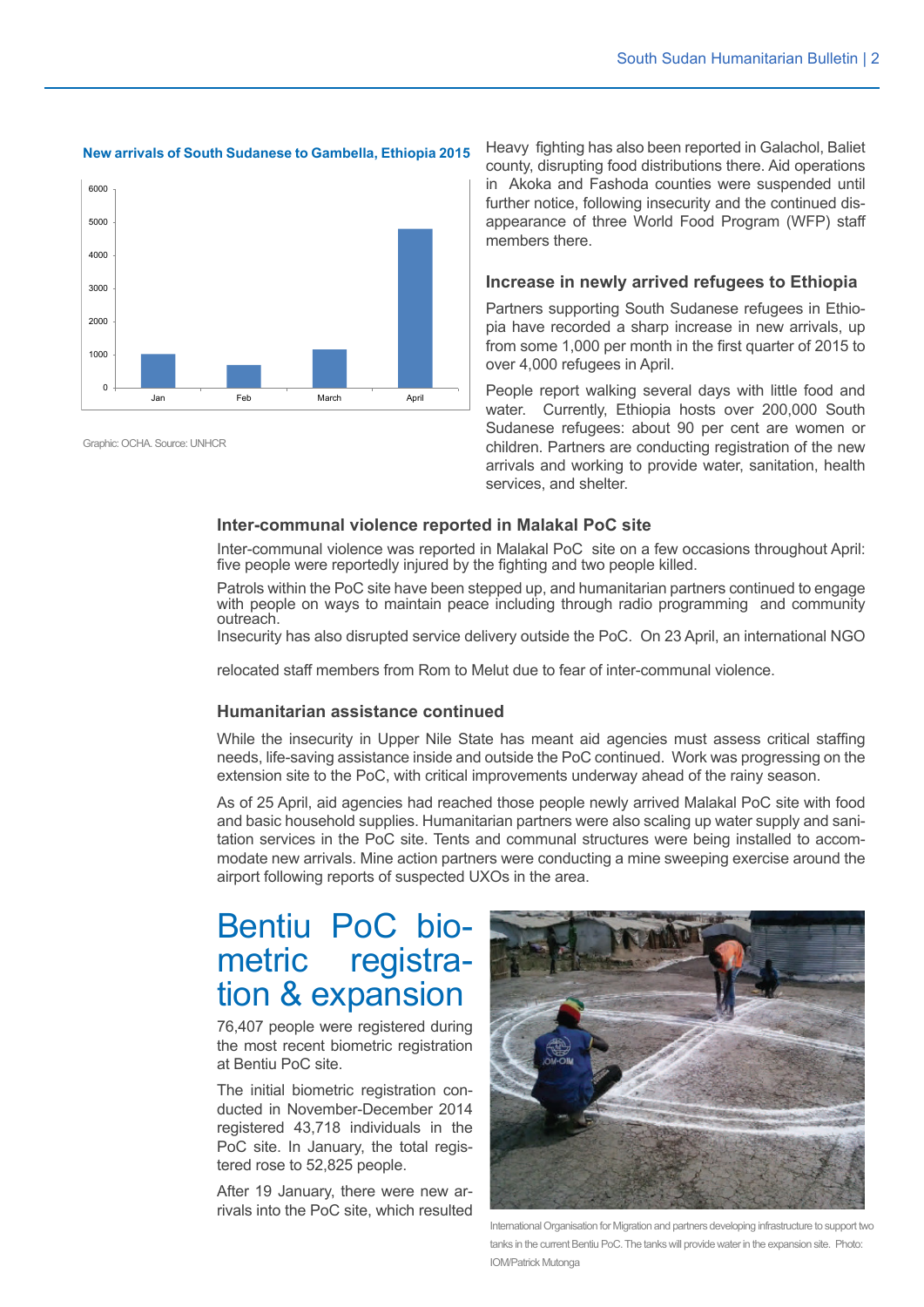Pagak, Upper Nile State, relocated about 20 of their staff members from

On 23 April, the Humanitarian Co-

highlighting that provision of humanitarian assistance to conflict affected people is based on principles of

the area in late April.

in a backlog of approximately 20,000 people. A full biometric exercise was carried out for this newly arrived group from 20 to 24 April, bringing the total number of people registered for assistance to 76,417 people.

These numbers are likely to change once the final verification and relocation of the PoC is conducted in the coming weeks.

With the support of donors partners are rehabilitating and developing the PoC site. The project aims to mitigate against flood risk and overcrowding, improve living conditions and enhance humanitarian service provision.

So far, the 1.5 million square meter new site is 79 per cent cleared, with work progressing on external berm construction, shelter, and sanitation.

### Three aid workers remain missing



data. Users noting errors or omissions are encouraged to contact the IM Unit, OCHA at **ordinator issued a press statement** Detail of Upper Nile State. Map: OCHA. The information shown on this map does not imply official recognition or endorsement of any physical, political boundaries or feature names by the United Nations or other collaborative organizations. UN OCHA and affiliated organizations are not liable for damages of any kind related to the use of this imusouth@un.org

humanity, impartiality and neutrality.

He emphasized that the safety and security of aid workers and their property is a condition for humanitarian programming to be carried out, noting that conditions for aid agencies in Pagak had deteriorated, with harassment and impediments to aid workers' freedom of movement.

**Read more:** Humanitarian Coordinator Statement "Humanitarian Action Requires Freedom of Movement For Aid Workers" http://eepurl.com/bkKm0P. WFP news release, "WFP Worried About Missing Staff" https://www.wfp.org/news/news-release/wfp-worried-about-missing-staff-south-sudan-warnsdeteriorating-security-will-wors

*Aid agencies must be able to conduct their work in an impartial, neutral, and safe manner.*